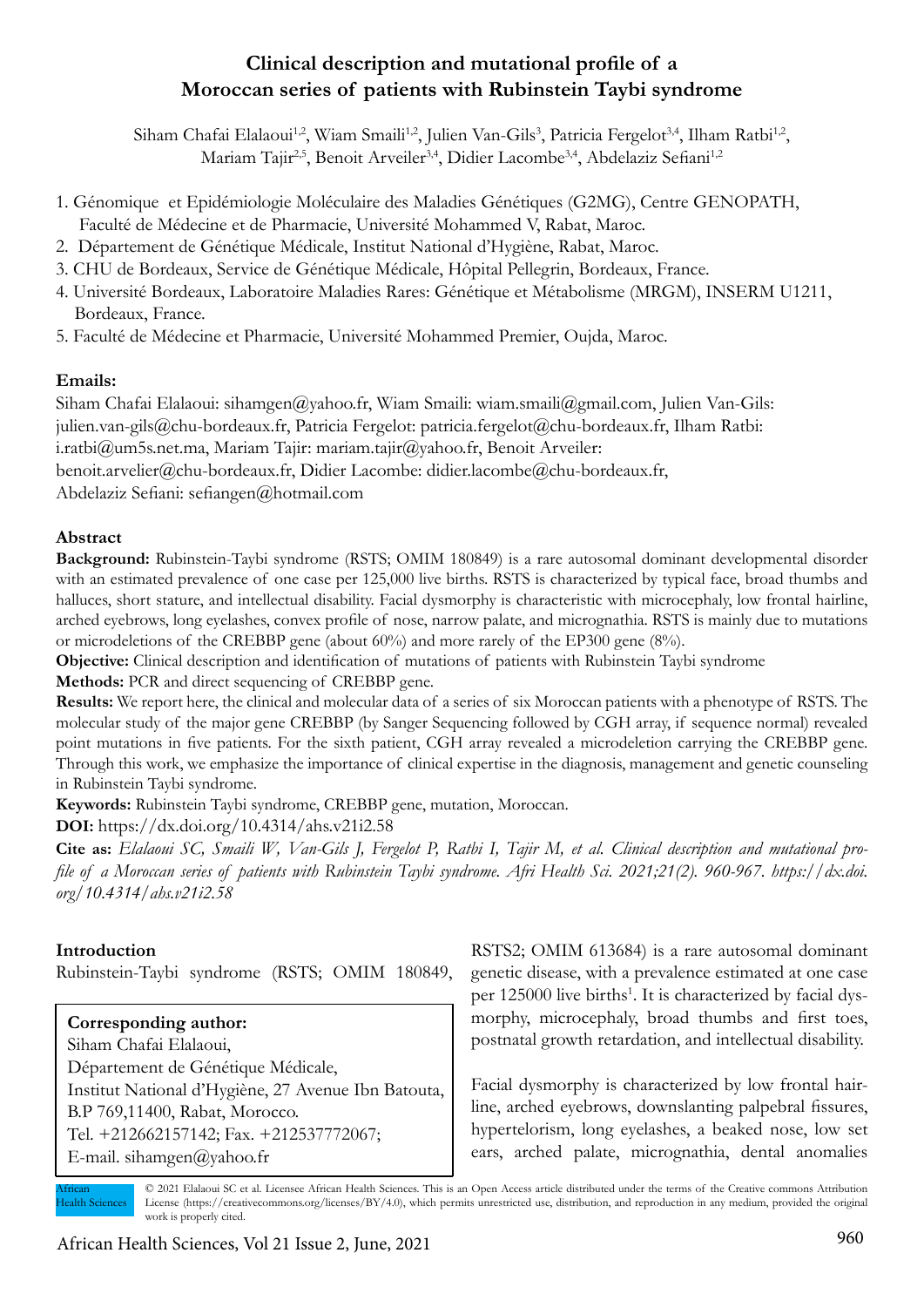(overcrowding of teeth), and atypical smile ("grimacing"). Typically, hands present a big thumb and a clinodactyly of the fifth finger. Other skeletal anomalies are described, including ligamentous laxity, vertebral anomalies, and abducted thumbs $2,3$ . Other features may include multiple malformations including cardiac, ocular, genitourinary, digestive, and/or cutaneous disorders. Constipation often presents throughout life and some patients are overweight in late childhood or early puberty. Tendency of overweight or obesity was reported in RSTS patients, especially during adolescence, needing specific growth charts for appropriate assessment of the growth<sup>4</sup>. The patients also have an increased risk of developing benign tumors (pilomatricomas) or malignant tumors (brain tumors, acute leukemias, lymphomas)<sup>2,3,5</sup>. RSTS patients have mild intellectual disability<sup>6,7,8</sup>. Patients have usually friendly and sociable characteristics. However, in some patients motor stereotypies, short attention span, and poor coordination have ben described<sup>9</sup>. Additionally, some RSTS had mood swings and obsessive compulsive behavior especially in adulthood6,10. More than 90% of RSTS patients survive to adulthood, but their healthcare is difficult, due to absence of standardized specific guidelines<sup>10</sup>.

Mutations in two highly conserved genes have been implicated in the etiology of RSTS. These are cAMP response element-binding protein (CREB) binding protein (CREBBP; NM\_600140) localized at 16p13.3 and EA1-associated protein p300 (EP300; NM\_602700) localized at 22q13 mutated respectively in about 60% and 8% of cases<sup>11,12</sup>. More than half of patients with RST have mutations in CREBBP gene. CREBBP and EP300 are two ubiquitous expression genes with a major role in chromatin remodeling by acetylation of histones, a mechanism particularly involved in neuronal plasticity and cognition<sup>13</sup>. There is no clear genotype phenotype

correlation<sup>14</sup>. A few familial cases with germline and somatic mosaicism have been reported<sup>15,16,17</sup>. We report here a series of six Moroccan patients with a phenotype of RSTS.

# **Case report Clinical report**

Six patients with a facial dysmorphy and malformations presented to our Department of Medical Genetics. All the patients were examined by clinical geneticists and a suspicion of clinical diagnosis of RSTS was evoked for these patients. Informed consent was obtained for all the patients and their parents, and the study was performed with approval of the regional ethics committee at the National Institute of Health, Rabat. The Genomic DNA from the patients and their parents, when available, was isolated from peripheral blood according to the standard procedures. The Clinical data of the six patients is summarized in Table 1.

Patient 1 was the fifth child of healthy non consanguineous parents. He had no particular family history. The patient had normal gestation and delivery. He was followed for congenital heart defect. He had psychomotor delay. At last clinical examination at two years, he had hirsutism, synophris, convex nasal bridge, retrognathism, broad thumbs and halluces, and bilateral crytorchidism.

Patient 2 was the second child of healthy non consanguineous parents. There was no family history of malformations or intellectual disability. The birth weight was 2300 g. He had psychomotor delay and an important speech delay, with little spoken language. At last clinical examination at six years, he had high arched broad eyebrows. He had pulmonary stenosis and micropenis. He had delayed bone age, and his karyotype was normal 46,XY.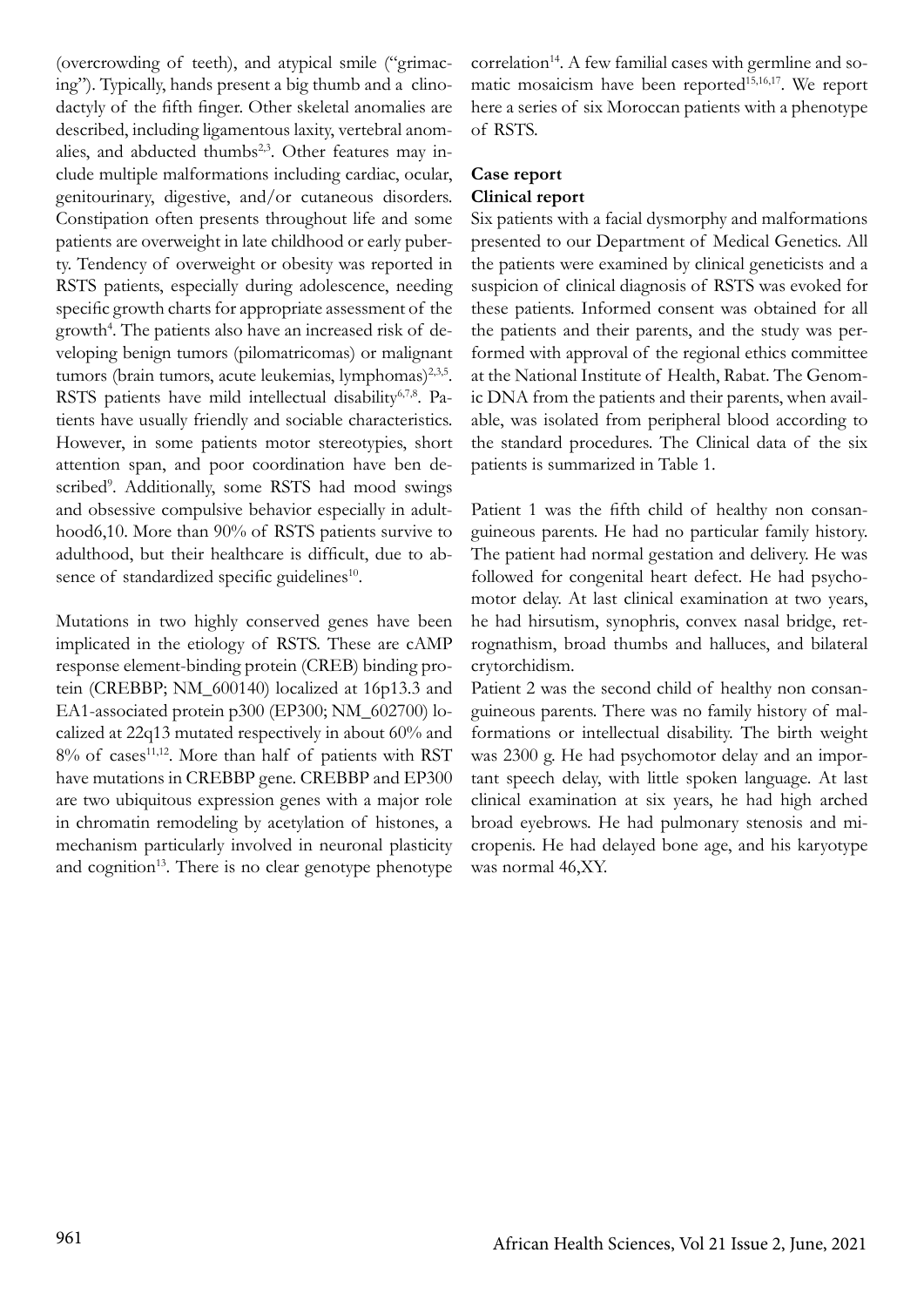| <b>Table 1:</b> Clinical and molecular findings of the six patients with Rubinstein Taybi Syndrome |
|----------------------------------------------------------------------------------------------------|
|----------------------------------------------------------------------------------------------------|

| <b>Patients</b>                                  | <b>Patient 1</b>                    | <b>Patient 2</b>                    | <b>Patient 3</b>                    | <b>Patient 4</b>                    | <b>Patient 5</b>                 | <b>Patient 6</b>                                                                 |
|--------------------------------------------------|-------------------------------------|-------------------------------------|-------------------------------------|-------------------------------------|----------------------------------|----------------------------------------------------------------------------------|
| Age at<br>diagnosis                              | 1 year                              | 5 years                             | 9 years                             | 8 years                             | 6 years                          | 3 years                                                                          |
| Sex                                              | Male                                | Male                                | Female                              | Male                                | Male                             | Male                                                                             |
| Growth<br>retardation                            | $\begin{array}{c} + \end{array}$    | $\begin{array}{c} + \end{array}$    | $\begin{array}{c} + \end{array}$    | $\begin{array}{c} + \end{array}$    | $\begin{array}{c} + \end{array}$ | $\begin{array}{c} + \end{array}$                                                 |
| Intellectual<br>disability                       | $\ddot{}$                           | $\begin{array}{c} + \end{array}$    | $\begin{array}{c} + \end{array}$    | $\begin{array}{c} + \end{array}$    | $\qquad \qquad +$                | $\begin{array}{c} + \end{array}$                                                 |
| Speech delay                                     | $\begin{array}{c} + \end{array}$    | $\begin{array}{c} + \end{array}$    | $\ddot{}$                           | $\begin{array}{c} + \end{array}$    | $\ddot{}$                        | $\ddot{}$                                                                        |
| Low anterior<br>hairline                         |                                     |                                     | $\qquad \qquad +$                   | $\begin{array}{c} + \end{array}$    | $\qquad \qquad +$                | $\begin{array}{c} + \end{array}$                                                 |
| High arched<br>ayebrows                          | $\begin{array}{c} + \end{array}$    | $\begin{array}{c} + \end{array}$    | $\ddot{}$                           | $\begin{array}{c} + \end{array}$    | $\begin{array}{c} + \end{array}$ | $\ddot{}$                                                                        |
| <b>Broad</b><br>ayebrows                         | $\ddot{}$                           | $\qquad \qquad +$                   | $\ddot{}$                           | $\ddot{}$                           | $\ddot{}$                        | $\ddot{}$                                                                        |
| Long<br>eyelashes                                | $\ddot{}$                           | $\ddot{}$                           | $\ddot{}$                           | $\begin{array}{c} + \end{array}$    | $\ddot{}$                        | $+$                                                                              |
| Down slanting<br>palpebral<br>fissures           | $\ddot{}$                           | $\begin{array}{c} + \end{array}$    | $\begin{array}{c} + \end{array}$    | $\begin{array}{c} + \end{array}$    | $\begin{array}{c} + \end{array}$ | $\ddot{}$                                                                        |
| Beaked nose                                      | $\begin{array}{c} + \end{array}$    | $\begin{array}{c} + \end{array}$    | $\ddot{}$                           | $\begin{array}{c} + \end{array}$    | $\begin{array}{c} + \end{array}$ | $\ddot{}$                                                                        |
| 'grimacing<br>smile',                            | $\begin{array}{c} + \end{array}$    | $\begin{array}{c} + \end{array}$    | $\begin{array}{c} + \end{array}$    | $\begin{array}{c} + \end{array}$    |                                  |                                                                                  |
| Low set ears                                     | $\ddot{}$                           | $\ddot{}$                           | $\ddot{}$                           | $\begin{array}{c} + \end{array}$    | $\ddot{}$                        | $\ddot{}$                                                                        |
| Hisrsutism                                       | $\ddot{}$                           |                                     | $\begin{array}{c} + \end{array}$    | $\begin{array}{c} + \end{array}$    | $\ddot{}$                        | $\begin{array}{c} + \end{array}$                                                 |
| Micrognathia                                     |                                     |                                     | $\ddot{}$                           | $\ddot{}$                           | $\ddot{}$                        | $\ddot{}$                                                                        |
| Broad thumbs                                     | $\ddot{}$                           |                                     | $\ddot{}$                           | $\qquad \qquad +$                   | $\ddot{}$                        | $\ddot{}$                                                                        |
| Angulated<br>Thumbs                              |                                     | $\begin{array}{c} + \end{array}$    | $\ddot{}$                           | $\begin{array}{c} + \end{array}$    |                                  | $\ddot{}$                                                                        |
| <b>Broad halluces</b>                            | $\ddot{}$                           |                                     | $\ddot{}$                           | $\ddot{}$                           | $\ddot{}$                        | $\ddot{}$                                                                        |
| Seizures                                         |                                     |                                     |                                     |                                     |                                  |                                                                                  |
| Urogenital<br>malformation                       | $\ddot{}$                           | $\ddot{}$                           |                                     | $\ddot{}$                           |                                  | $\ddot{}$                                                                        |
| Heart<br>congenital<br>malfromation              | $\ddot{}$                           | $\begin{array}{c} + \end{array}$    |                                     | $\overline{a}$                      |                                  | $\begin{array}{c} + \end{array}$                                                 |
| Other features                                   |                                     |                                     |                                     | Club foot varus<br>equinus          |                                  | Feeding<br>diffidculties                                                         |
| Mutation                                         | c.3160G>T<br>p.E1054X<br>(nonsense) | c.6169C>T<br>p.Q2057X<br>(nonsense) | c.3609G>C<br>p.K1203R<br>(missense) | c.4350C>A<br>p.Y1450X<br>(nonsense) | c.3982+5G>A<br>(splicing)        | Deletion of a<br>100 kb<br>including the<br>exons 20 to 31<br>of CREBBP<br>gene. |
| Chromosome<br>genomic<br>location of<br>mutation | chr16:g.3767810<br>C > A            | chr16:g.372887<br>5<br>G > A        | chr16:g.375780<br>9<br>C > G        | chr16:g.373860<br>3G > T            | chr16:g.374488<br>9C > T         |                                                                                  |
| Inheritance                                      | De novo                             | De novo                             | De novo                             | De novo                             | De novo                          | De novo                                                                          |

Patient 3 was the first child born to healthy non consanguineous parents. The gestation and delivery were without any problem. The girl had psychomotor delay. At last clinical examination at nine years, she had typical facies of RSTS with low frontal hairline, arched eyebrows, long eyelashes, downslanting palpebral fissures, columella below alae nasi, a highly arched palate, hirsutism, and broad thumbs and halluces.

Patient 4 was the fifth child of healthy non consanguin-

eous parents. The boy was born at 39 weeks of gestation after a normal pregnancy. In neonatal period, he had hypotonia. He had psychomotor delay and speech delay. At last clinical examination at 9 years, he had low fontal hairline, arched eyebrows, long eyelashes, downslanting palpebral fissures, hirsutism, clinodactyly of fifth finger, bifid tongue, broad thumbs with radial angulation, broad halluces and pectus excavatum. He had also bilateral cryptorchidism, renal stones, and club foot varus equinus.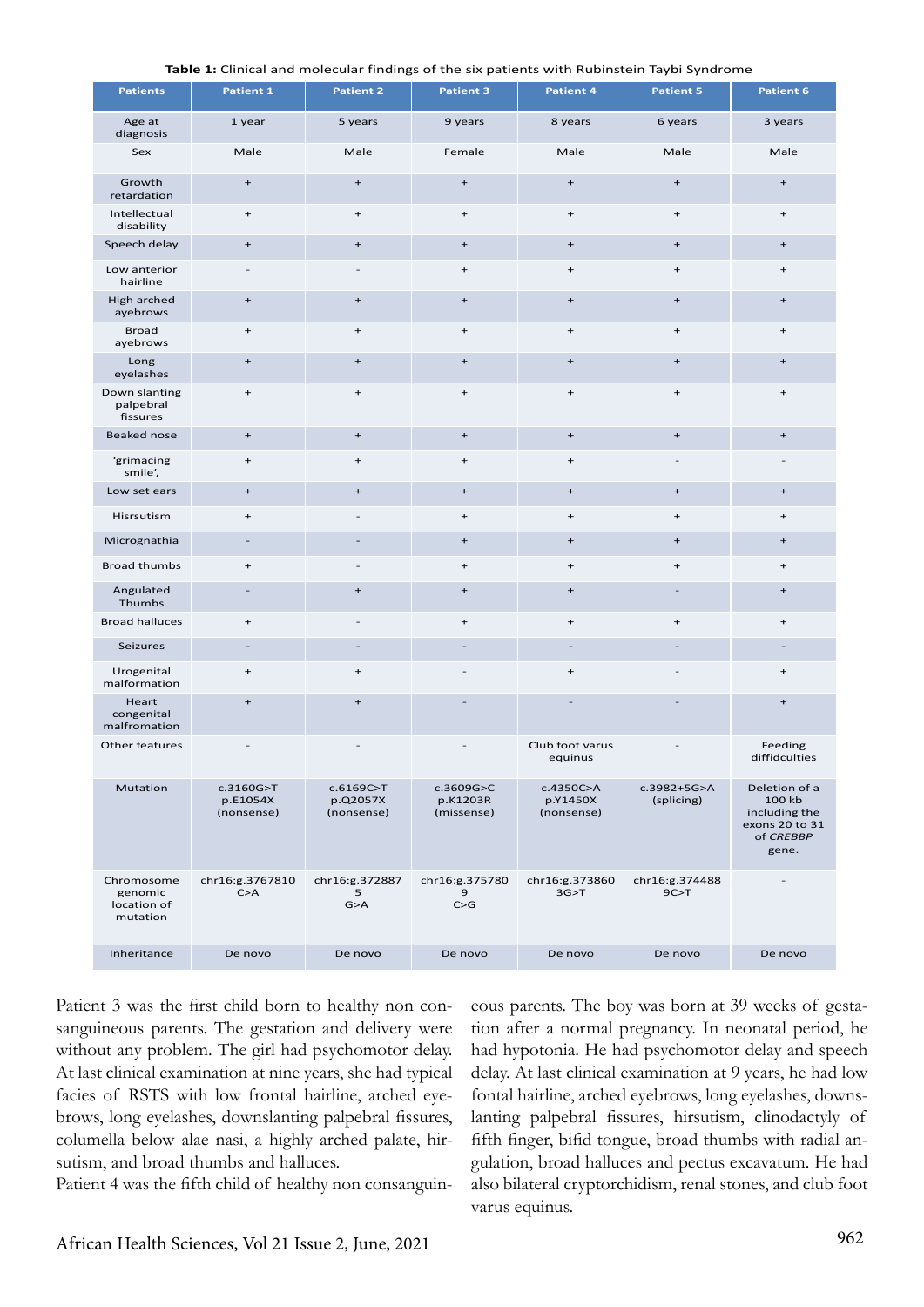Patient 5 was the third child of healthy parents. He had psychomotor delay. At last clinical examination at 6 years, he had hirsutism, typical facies of RSTS, with broad thumbs and halluces.

Patient 6 was the only child of non consanguineous parents. The gestation and delivery were without any problem. He had psychomotor delay, and speech delay. At last clinical examination at four years, he had short neck, strabism, downslanting palpebral fissures, convexed nose, low set ears, high arched palate, broad thumbs and halluces, and cryptorchidism. He was followed for congenital heart defect (ventricular and atrial septum defects). He had also feeding difficulties, recurrent pulmonary infections. His karyotype was normal 46,XY.

The clinical phenotypes of the patients are summarized in Table 1. The patients displayed a classic RSTS phenotype with characteristic facial features, broad thumbs, and halluces and a variable degree of intellectual disability.

# **Molecular studies**

Informed consent was obtained for all patients and parents. Polymerase chain reaction (PCR) amplification, followed by direct sequencing of the coding sequence and the corresponding exon intron boundaries of CREBBP gene (GRCh38:CM000678.2). Sequencing of the coding regions was performed using Big Dye Terminator cycle sequencing kit 3.1 (Applied Biosystems, Foster City, CA) according to the manufacturer's standard protocol and sequenced on an ABI genetic analyzer. Search for gene dosage anomaly by targeted array Comparative Genome Hybridization (CGH): CREBBP and EP300 genes and the genomic regions of the bands 16p13.3 and 22q13.2 were studied using a custom high resolution chip on 60K Custom oligonucleotide slides (Agilent Technologies, Courtabœuf, France). The average distance between two oligonucleotides is 100 bp in

the genes of interest and a region of 50 kb on either side of these genes. Following the routine testing procedure, array comparative genomic hybridization was performed with the patient's DNA (Cyanin 5) against a control DNA (Cyanin 3) and analyzed by Agilent CytoGenomics 3.0.1.1 software.

Gene dosage anomaly was confirmed using semi Quantitative Multiplex Fluorescent Polymerase Chain Reaction (QMF-PCR).

# **Results**

"Five patients had causal point mutations in the CREB-BP gene (NM\_004380), comprising three nonsense mutations, one missense mutation, and one splice mutation. All variants were classified as Pathogenic or Likely Pathogenic according to the American College of Medical Genetics (ACMG) guidelines for classification of variants18. None of the variants were found in 123,136 exomes and 15,496 genomes from the Genome Aggregation Database (gnomAD, accessed March 2020, ACMG criterion PM2)19. Furthermore, all the mutations were found to be de novo after testing of both parents (ACMG criterion PS2). Three mutations were nonsense (ACMG criterion PVS1): c.3160G>T (p.E1054X), c.6169C˃T (p.Q2057X), c.4350C>A (p.Y1450X) one splice site mutation (ACMG criterion PVS1): c.3982+5G>A, and one missense mutation c.3609G>C (p.K1203N).

For the sixth patient, a heterozygous mosaic deletion was identified at 16p13.3 with a minimum size of 97,6 kb (hg19) and a maximum size of 100 kb: arr[GRCh37]16p13.3(3708920- 3806511) x1. This deletion includes exons 20 to 31 of the CREBBP gene, and was expected to disrupt gene function (ACMG criterion PVS1). This deletion also includes the intergenic region and the entire TRAP1 gene (Figure 1). The rate of mosaicism has been estimated between 35 and 50% in leukocytes. All molecular findings of the six patients are summarized in table 1."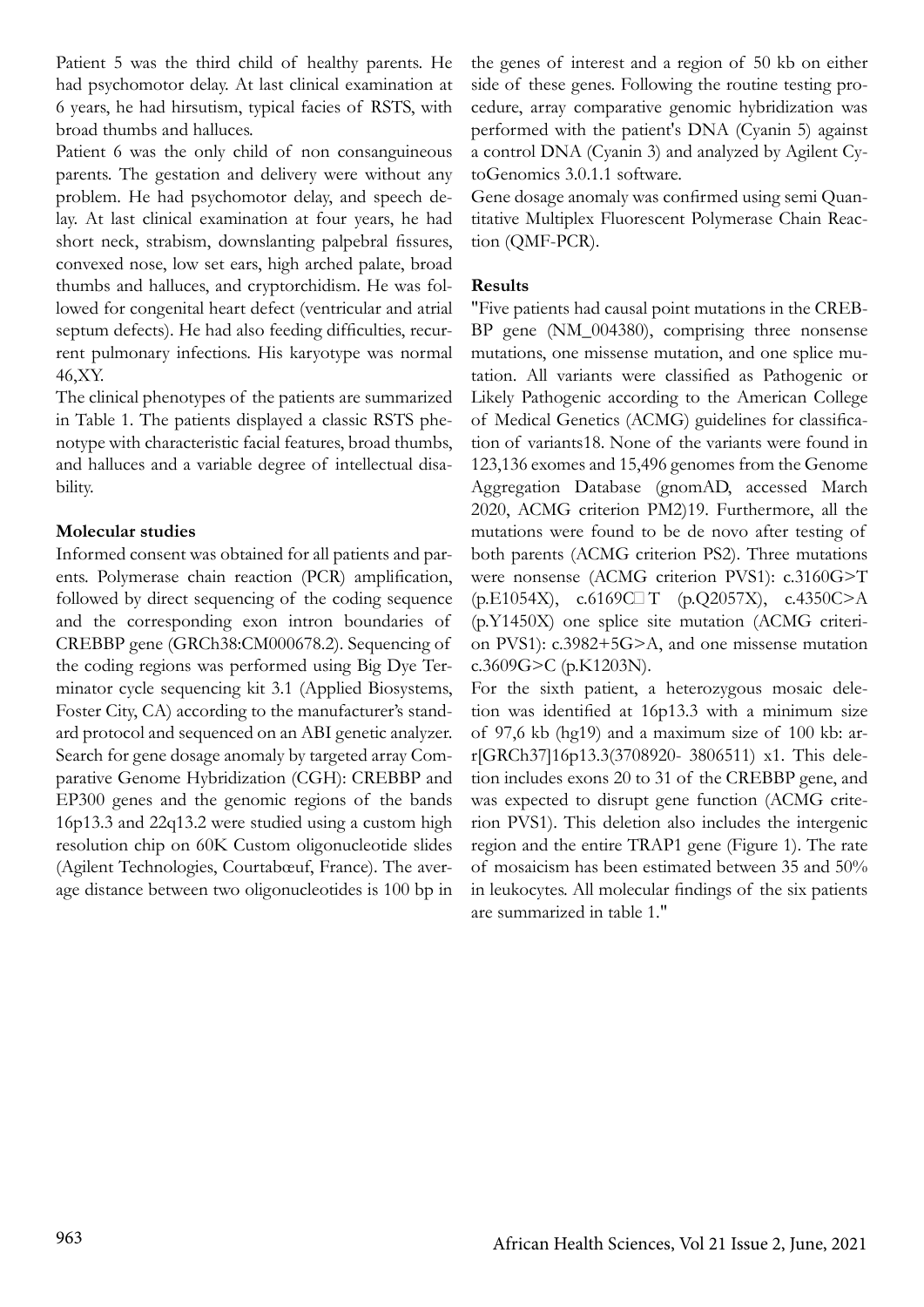

 *Figure 1:* Custom array Comparative Genomic Hybridization (CGH).

Targeted analysis at 16p13.3 showing the heterozygous deletion including the 3'end of CREBBP, the intergenic region and TRAP1 (red bar). Gene locations are indicated by grey bars. Gene view, Agilent Cytogenomics software V3, DLRS: 0,17, algorithm: ADM 2.6. Horizontal: log2ratio values (homogeneous deletion: -1), vertical: distance in megabases (Mb). The mosaic rate was estimated between 35 and 50% by comparing the mean deviation of all deleted probes (red rectangle) to the log2ratio values of non deleted probes (vertical black bar).

#### **Discussion**

Rubinstein-Taybi syndrome (RSTS) is a rare genetic syndrome and was first described in 19635. Its incidence is about 1 in 100,000 to 125,000 live births. Clinically, RSTS is characterized by postnatal intellectual disability, growth delay, microcephaly, dysmorphic facial features, and broad thumbs and halluces<sup>20,21</sup>. Mutations of the CREBBP gene are identified in 50-70% of RSTS patients, while mutations in the EP300 gene have been reported in 5-8% patients 12,22,23,24,25. The CREBBP and EP300 genes are ubiquitously expressed and are highlyomologous. CREBBP gene comprises 31 exons, encoding 2442 amino acid CREB-binding protein, whereas EP300 consists of  $2415$  amino acids<sup>26</sup>. CREBBP gene is a co-activator in cyclic-AMP-regulated gene expression. This gene is highly conserved, with 95% homology between human and mouse<sup>27,28</sup>. CREBBP has an important role in cell growth and development especially by regulating the transcriptional process. Since CREBBP is highly conserved, a mutation or a large deletion is likely to cause the full RSTS phenotype.

No evident genotype-phenotype correlations have been identified in RSTS. However, a lethal phenotype was reported in three patients with contiguous gene deletions including CREBBP gene<sup>29</sup>. Mosaic microdeletions of CREBBP have been recently reported with less severe involvement30. Milder RSTS phenotype has been reported in patients with missense mutations<sup>7</sup>. Seizures were reported to be more often frequent in RSTS pa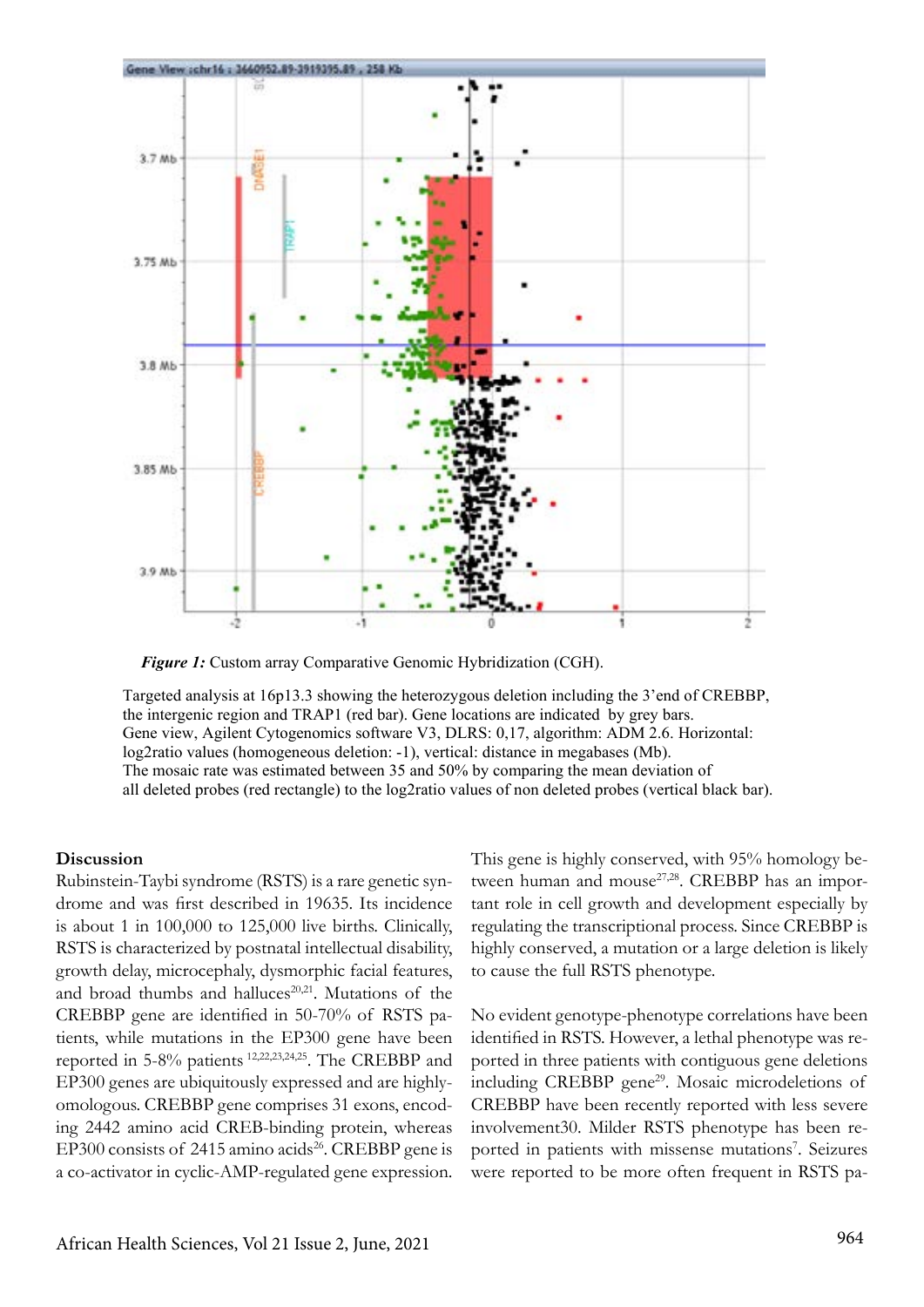tients with CREBBP mutations<sup>14</sup>. RSTS phenotype such as growth retardation and risk of seizures seems to be modified by CREBBP mutation<sup>14</sup>.

RSTS is mostly sporadic, and only a rare familial RSTS cases have been reported to date<sup>15,16,17</sup>. The recurrence risk of RSTS is low, but a prenatal diagnosis of RSTS should be proposed to parents due to gonadal mosaicism risk. Somatic mosacism, was reported in an unaffected father of a boy with RSTS and in a mildly affected father of three children with RSTS<sup>16,17</sup>. The monitoring of RSTS patients should include cardiac evaluation, dietary monitoring, and ophthalmologic evaluation<sup>24</sup>. With the emergence of Next Generation Sequencing, clinical spectrum of RSTS patients has widened. RSTS patients with EP300 mutations had less marked facial signs, and better cognitive development<sup>12</sup>. Menke et al., reported 11 patients with a de novo missense mutation in exons 30 and 31 of CREBBP gene, but without RSTS phenotype, but 31. This new condition was then known as Menke-Hennekam syndrome (MIM618332).

RSTS patients are more at risk for tumors especially medulloblastoma; diffuse large-cell B-cell lymphoma; breast cancer; non-small cell lung carcinoma; and colon carcinoma. No clear genotype–phenotype correlation became evident<sup>32</sup>.

In our cohort of six patients with typically clinical features of RSTS, five were found having mutations of CREBBP gene, and the patient 6 had a microdeletion found by CGH array, including exons 20 to 31 of CREBBP gene, with a mosaicism estimated between 35% and 50%. The six variants in CREBBP gene were not reported previously in the literature in other Rubinstein-Taybi patients.The last patient had a typical facial dysmorphy of RSTS, and a moderate intellectual disability due probably to the mosaicism. All patients showed a phenotype of RSTS including broad thumbs and big toes, but facial dysmorphy was not present in all patients. The phenotype of patient 2 was atypical from the classical RSTS phenotype, especially the pronounced speech delay, the distinctive nose, had some resemblance with floating Harbor syndrome. This patient didn't have broad thumbs or big toes, and nor hirsutism. These atypical features were reported in some RSTS patients with nonsense CREBBP mutations<sup>33,34</sup>. We here report the CREBBP mutation spectrum in a series of six Moroccan patients with a clinical diagnosis of RSTS. Our results confirm that mutations in CREB-BP are the major cause of RSTS.

### **Conclusion**

Most cases of RSTS are sporadic. Familial forms are extremely rare. This is the first Moroccan cohort, relating the clinical and molecular findings. This will allow us to provide adequate genetic counseling to the families, and to manage adequately the patients.

# **List of abbreviations**

- RSTS: Rubinstein-Taybi syndrome.
- PCR: Polymerase chain reaction.

# **Competing interests**

The authors declare having no conflict of interest.

# **Funding**

This study had no funding source.

# **Acknowledgements**

We thank the patients and their families.

# **References**

1. Milani D, Manzoni FM, Pezzani L, Ajmone P, Gervasini C, Menni F, el al. Rubinstein-Taybi syndrome: clinical features, genetic basis, diagnosis, and management. *Italian Journal of Pediatrics*. 2015;20(41):4

2. Bonioli E, Bellini C, Sénès FM, Palmieri A, Di Stadio M, Pinelli G. Slipped capital femoral epiphysis associated with Rubinstein-Taybi syndrome. *Clin Genet*. 1993;44(2):79-81.

3. Shah H, Singh G, Vijayan S, Girisha KM. Second report of slipped capital femoral epiphysis in Rubinstein-Taybi syndrome. *Clinical Dysmorphology*. 2011;20:55–7.

4. Woods SA, Robinson HB, Kohler LJ, Agamanolis D, Sterbenz G, Khalifa M. Exome sequencing identifies a novel EP300 frame shift mutation in a patient with features that overlap Cornelia de Lange syndrome. *Am J Med Genet A*. 2014;164A:251–8.

5. Stevens CA, Pouncey J, Knowles D. Adults with Rubinstein–Taybi syndrome. *Am J Med Genet A*. 2011;155:1680–4.

6. Yagihashi T, Kosaki K, Okamoto N, Mizuno S, Kurosawa K, Takahashi T, et al. Age-dependent change in behavioral feature in Rubinstein-Taybi syndrome. *CongenitAnom*. 2012;52:82–6.

7. Bartsch O, Locher K, Meinecke P, Kress W, Seemanová E, Wagner A, et al. Molecular studies in 10 cases of Rubinstein-Taybi syndrome, including a mild variant showing a missense mutation in codon 1175 of CREBBP. *J Med Genet*. 2002;39:496–501.

8. Wieczorek D, Bartsch O, Lechno S, Kohlhase J, Peters DJ, Dauwerse H, et al. Two adults with Rubin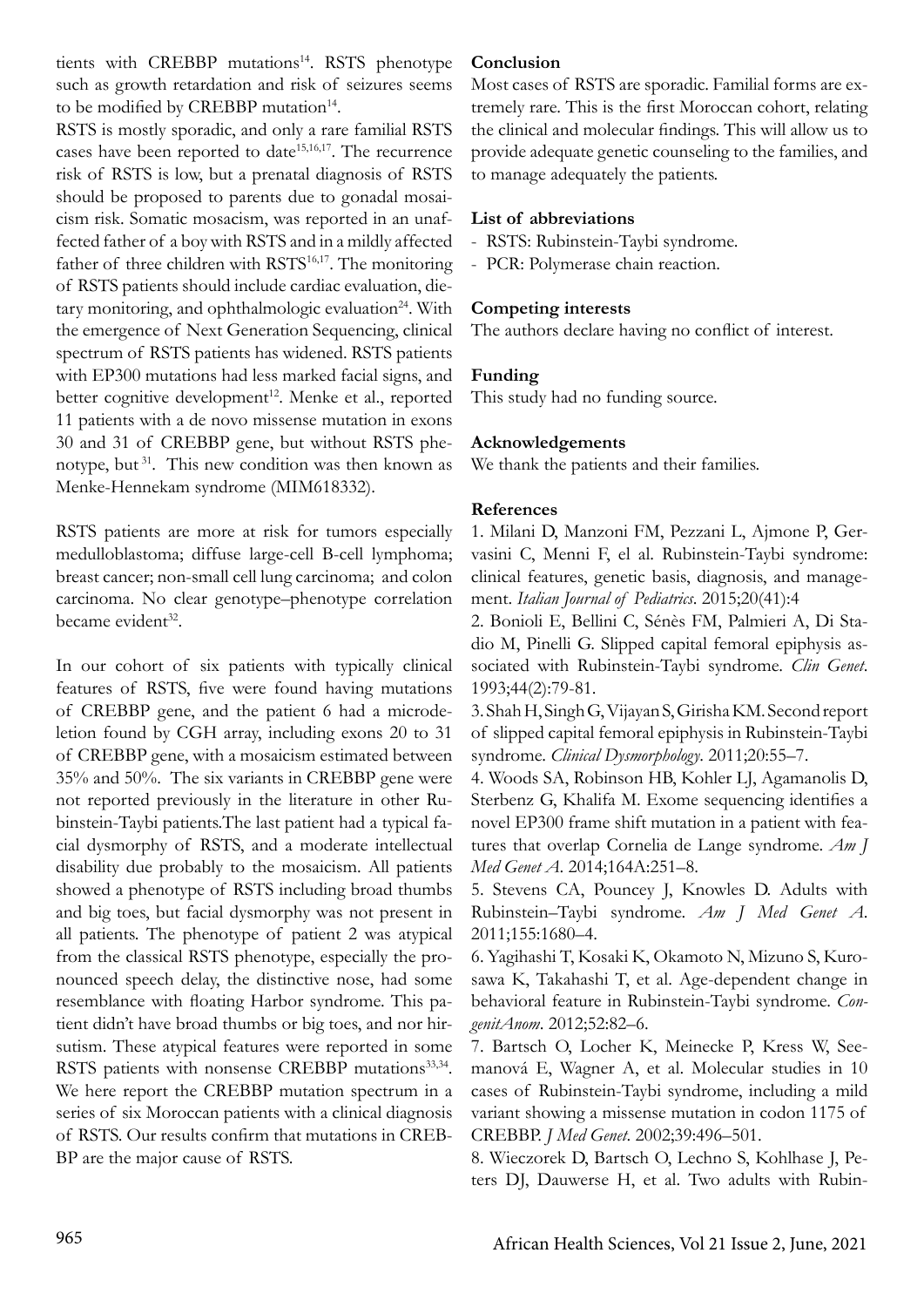stein–Taybi syndrome with mild mental retardation, glaucoma, normal growth and skull circumference, and camptodactyly of third fingers. *Am J Med Genet A*. 2009;149A:2849–854.

9. Bentivegna A, Milani D, Gervasini C, Castronovo P, Mottadelli F, Manzini S, et al. Rubinstein-Taybi syndrome: spectrum of CREBBP mutations in Italian patients. *BMC Med Genet*. 2006;7:77.

10. Schrander-Stumpel CTRM, Williams MS. Adultdysmorphology. Seminars in medical genetics. *Am J Med Genet C*. 2007;145:321.

11. Coupry I, Roudaut C, Stef M, Delrue MA, Marche M, Burgelin I, et al. Molecular analysis of the CBP gene in 60 patients with Rubinstein-Taybi syndrome. *J Med Genet*. 2002;39:415–21.

12. Fergelot P, Van Belzen M, Van Gils J, Afenjar A, Armour CM, Arveiler B, et al. Phenotype and genotype in 52 patients with Rubinstein-Taybi syndrome caused by EP300 mutations. *Am J Med Genet A*. 2016;170(12):3069- 3082.

13. Lopez-Atalaya JP, Valor LM, Barco A. Epigenetic factors in intellectual disability: the Rubinstein-Taybi syndrome as a paradigm of neurodevelopmental disorder with epigenetic origin. *Prog Mol Biol Transl Sci*. 2014;128:139-76.

14. Schorry EK, Keddache M, Lanphear N, Rubinstein JH, Srodulski S, Fletcher D, et al. Genotype-phenotype correlations in Rubinstein-Taybi syndrome. *Am J Med Genet A*. 2008; 146A(19):2512-9.

15. Bartsch O, Labonté J, Albrecht B, Wieczorek D, Lechno S, Zechner U, et al. Two patients with EP300 mutations and facial dysmorphism different from the classic Rubinstein–Taybi syndrome. *Am J Med Genet A*. 2010;152A:181–4.

16. Chiang PW, Lee NC, Chien N, Hwu WL, Spector E, Tsai ACH. Somatic and germ-line mosaicism in Rubinstein-Taybi syndrome. *Am J Med Genet*. 2009;149A:1463–7.

17. Tajir M, Fergelot P, Lancelot G, Elalaoui SC, Arveiler B, Lacombe D, et al. Germline mosaicism in Rubinstein–Taybi syndrome. *Gene*. 2013;518:476–8.

18. Richards S, Aziz N, Bale S, Bick D, Das S, Gastier Foster J, et al. Standards and guidelines for the interpretation of sequence variants: a joint consensus recommendation of the American College of Medical Genetics and Genomics and the Association for Molecular Pathology. *Genet Med*. 2015;17:405-424.

19. Karczewski KJ, Francioli LC, Tiao G, Cummings BB, Alföldi J, Wang Q, et al. The mutational constraint spectrum quantified from variation in 141,456 humans. *Nature*. 2020;581(7809):434-443.

20. Dauwerse JG, Van Belzen M, Van Haeringen A, Van Santen G, Van de Lans C, Rahikkala E, et al. Analysis of mutations within the intron20 splice donor site of CREBBP in patients with and without classical RSTS. *European Journal of Human Genetics*. 2016;24:1639-1643

21. Beets L, Rodrıguez-Fonseca C, Hennekam RC. Growth charts for individuals with Rubinstein–Taybi syndrome. *Am J Med Genet A*. 2014;164(9):2300–9.

22. Roelfsema JH, White SJ, Ariyürek Y: Genetic heterogeneity in Rubinstein–Taybi syndrome: mutations in both the CBP and EP300 genes cause disease. *Am J Hum Genet* 2005; 76: 572–580 PubMed .

23. Bartholdi D, Roelfsema JH, Papadia F, Breuning MH, Niedrist D, Hennekam RC, et al. Genetic heterogeneity in Rubinstein-Taybi syndrome: delineationof the phenotype of the first patients carrying mutations in EP300. *J Med Genet*. 2007;44:327–33.

24. Negri G, Milani D, Colapietro P, Forzano F, Della Monica M, et al. Clinical and molecular characterization of Rubinstein-Taybi syndrome patients carrying distinct novel mutations of the EP300 gene. *Clin Genet*. 2015;87(2):148-54.

25. Bartsch O, Schmidt S, Richter M, Morlot S, Seemanová E, Wiebe G, et al. DNA sequencing of CREB-BP demonstrates mutations in 56% of patients with Rubinstein-Taybisyndrome (RSTS) and in another patient with incomplete RSTS. *Hum Genet*. 2005;117(5):485-93. 26. Roelfsema JH, Peters DJ: Rubinstein-Taybi syndrome: clinical and molecular overview. *Expert Rev Mol Med* 2007; 20: 1–16 PubMed .

27. Petrij F, Giles RH, Dauwerse HG et al: Rubinstein-Taybi syndrome caused by mutations in the transcriptional co-activator CBP. *Nature* 1995;376: 348–351. 28. Hallam TM, Bourtchouladze R. Rubinstein–Taybi syndrome: Molecular findings and therapeutic approaches to improve cognitive dysfunction. *Cell Mol Life Sci*. 2006;63:1725-1735.

29. Bartsch O, Rasi S, Delicado A, Dyack S, Neumann LM, Seemanova E, et al. Evidence for a new contiguous gene syndrome, the chromosome 16p13.3 deletion syndrome alias severe Rubinstein–Taybisyndrome. *Hum Gene*t. 2006;120:179–186.

30. Gervasini C, Castronovo P, Bentivegna A, Mottadelli F, Faravelli F, Giovannucci-Uzielli ML, et al. High frequency of mosaic CREBBP deletions in Rubinstein– Taybi syndrome patients and mapping of somatic and germline breakpoints. *Genomics*. 2007;90:567–573.

31. Menke LA, Van Belzen MJ, Alders M, Cristofoli F, DDD Study, Ehmke N, et al. CREBBP mutations in individuals without Rubinstein-Taybi syndrome phenotype. *Am J Med Genet A*. 2016;170(10):2681-93.